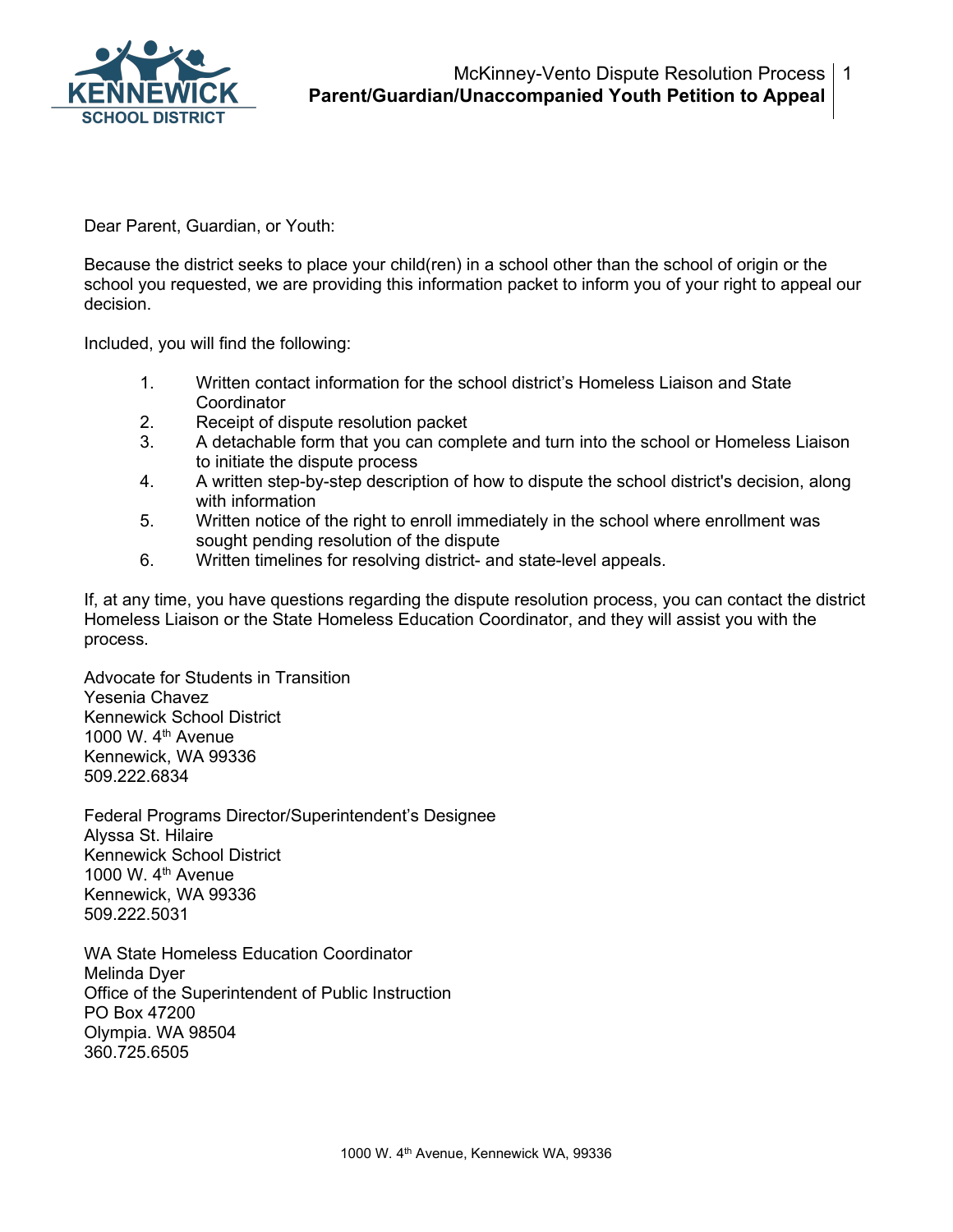

## **Receipt of Dispute Resolution Information**

Date: \_\_\_\_\_\_\_\_\_\_\_\_\_\_\_\_\_\_\_\_\_

I, \_\_\_\_\_\_\_\_\_\_\_\_\_\_\_\_\_\_\_\_\_\_\_\_\_\_\_\_\_, am the parent, guardian, or youth attempting to enroll my child/ren or myself in the following school(s):

 $\_$  , and the contribution of the contribution of  $\_$  . The contribution of  $\_$  ,  $\_$  ,  $\_$  ,  $\_$  ,  $\_$  ,  $\_$  ,  $\_$  ,  $\_$  ,  $\_$  ,  $\_$  ,  $\_$  ,  $\_$  ,  $\_$  ,  $\_$  ,  $\_$  ,  $\_$  ,  $\_$  ,  $\_$  ,  $\_$  ,  $\_$  ,  $\_$  ,  $\_$  ,  $\_$  ,  $\_$  ,

 $\overline{\phantom{a}}$  , and the contribution of the contribution of the contribution of the contribution of the contribution of the contribution of the contribution of the contribution of the contribution of the contribution of the

 $\_$  , and the contribution of the contribution of  $\_$  . The contribution of  $\_$  ,  $\_$  ,  $\_$  ,  $\_$  ,  $\_$  ,  $\_$  ,  $\_$  ,  $\_$  ,  $\_$  ,  $\_$  ,  $\_$  ,  $\_$  ,  $\_$  ,  $\_$  ,  $\_$  ,  $\_$  ,  $\_$  ,  $\_$  ,  $\_$  ,  $\_$  ,  $\_$  ,  $\_$  ,  $\_$  ,  $\_$  ,

Child's Name: School(s):

I have received the explanation of my child's placement. This explanation included:

- 1. Contact information for the district's Homeless Liaison and the Office of the Superintendent of Public Instruction's Homeless Education Coordinator
- 2. A copy of the dispute resolution process
- 3. Paperwork to complete if I wish to dispute the district's decision
- 4. Directions on how to complete the dispute resolution paperwork
- 5. A summary of the McKinney-Vento Act

I understand that the school district will ensure that my child/ren will attend and fully participate in the school where enrollment is sought while the dispute process is carried out.

\_\_\_\_\_\_\_\_\_\_\_\_\_\_\_\_\_\_\_\_\_\_\_\_\_\_\_ \_\_\_\_\_\_\_\_\_\_\_\_\_\_\_ Parent/Guardian/Youth Signature Date

\_\_\_\_\_\_\_\_\_\_\_\_\_\_\_\_\_\_\_\_\_\_\_\_\_\_\_\_ \_\_\_\_\_\_\_\_\_\_\_\_\_\_\_ School District Personnel Signature Date

Upon receipt of the dispute resolution packet, please sign this form and return it to the school where you are attempting to enroll or to the district's Homeless Liaison.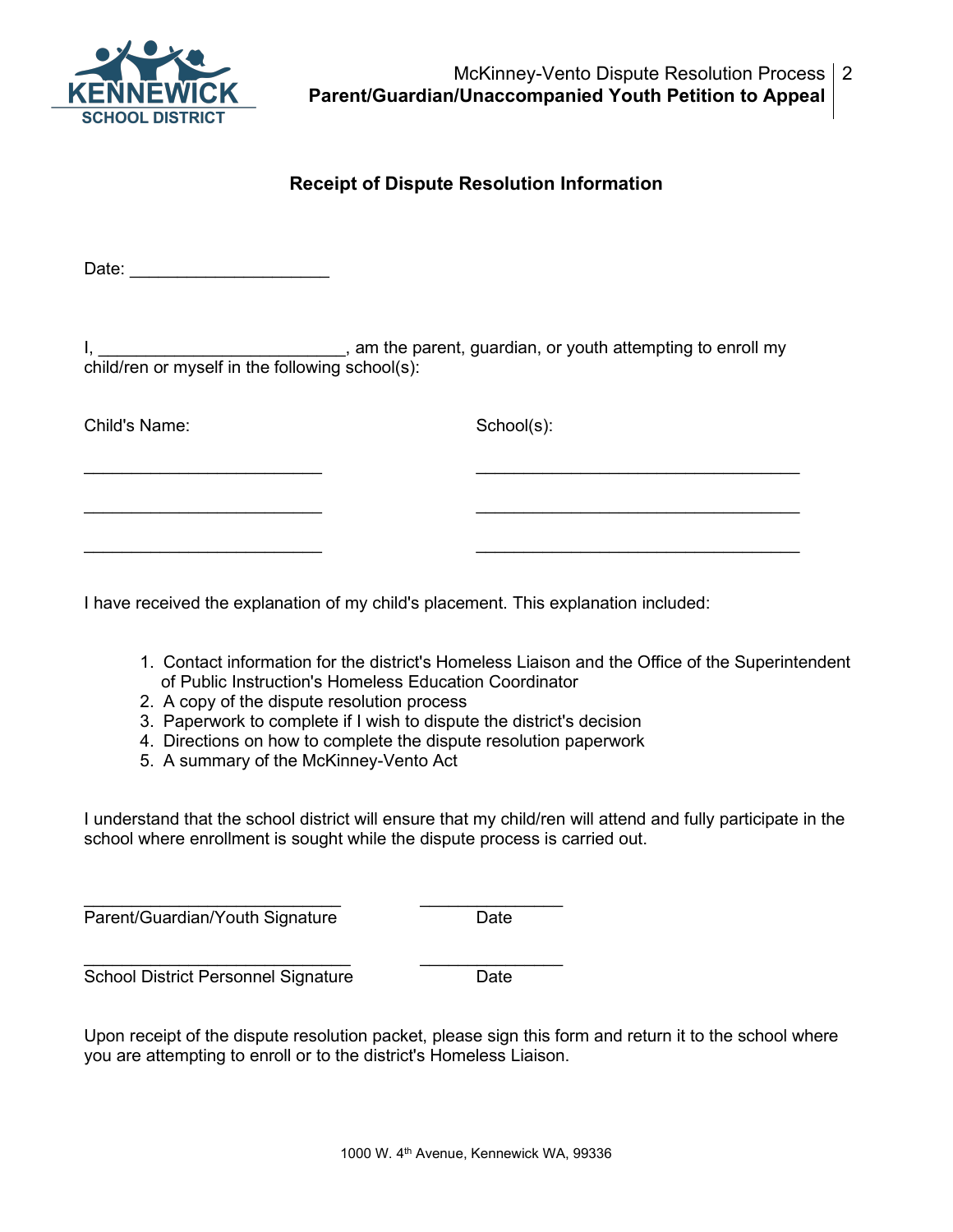

McKinney-Vento Dispute Resolution Process 3 **Parent/Guardian/Unaccompanied Youth Petition to Appeal**

## **Dispute Resolution Form**

Date: \_\_\_\_\_\_\_\_\_\_\_\_\_\_\_\_\_\_\_\_

I have received the explanation of the district's placement decision concerning my children/myself, (name):  $\blacksquare$  (name):  $\blacksquare$   $\blacksquare$  and  $\blacksquare$  and  $\blacksquare$  and  $\blacksquare$  and  $\blacksquare$  and  $\blacksquare$  and  $\blacksquare$  and  $\blacksquare$  and  $\blacksquare$  and  $\blacksquare$  and  $\blacksquare$  and  $\blacksquare$  and  $\blacksquare$  and  $\blacksquare$  and  $\blacksquare$  and  $\blacksquare$  and  $\blacksquare$  and  $\blacksquare$ and I am appealing that decision for the following reasons:

 $\mathcal{L}_\text{max}$  , and the set of the set of the set of the set of the set of the set of the set of the set of the set of the set of the set of the set of the set of the set of the set of the set of the set of the set of the

 $\mathcal{L}_\text{max}$  , and the set of the set of the set of the set of the set of the set of the set of the set of the set of the set of the set of the set of the set of the set of the set of the set of the set of the set of the

 $\mathcal{L}_\text{max}$  , and the set of the set of the set of the set of the set of the set of the set of the set of the set of the set of the set of the set of the set of the set of the set of the set of the set of the set of the

 $\mathcal{L}_\text{max}$  , and the set of the set of the set of the set of the set of the set of the set of the set of the set of the set of the set of the set of the set of the set of the set of the set of the set of the set of the

 $\mathcal{L}_\text{max}$  , and the set of the set of the set of the set of the set of the set of the set of the set of the set of the set of the set of the set of the set of the set of the set of the set of the set of the set of the

 $\mathcal{L}_\text{max}$  , and the set of the set of the set of the set of the set of the set of the set of the set of the set of the set of the set of the set of the set of the set of the set of the set of the set of the set of the

 $\mathcal{L}_\text{max}$  , and the set of the set of the set of the set of the set of the set of the set of the set of the set of the set of the set of the set of the set of the set of the set of the set of the set of the set of the

 $\mathcal{L}_\text{max}$  , and the set of the set of the set of the set of the set of the set of the set of the set of the set of the set of the set of the set of the set of the set of the set of the set of the set of the set of the

 $\frac{1}{2}$  ,  $\frac{1}{2}$  ,  $\frac{1}{2}$  ,  $\frac{1}{2}$  ,  $\frac{1}{2}$  ,  $\frac{1}{2}$  ,  $\frac{1}{2}$  ,  $\frac{1}{2}$  ,  $\frac{1}{2}$  ,  $\frac{1}{2}$  ,  $\frac{1}{2}$  ,  $\frac{1}{2}$  ,  $\frac{1}{2}$  ,  $\frac{1}{2}$  ,  $\frac{1}{2}$  ,  $\frac{1}{2}$  ,  $\frac{1}{2}$  ,  $\frac{1}{2}$  ,  $\frac{1$ 

I understand that the district will ensure that my child/I will have the opportunity to attend and participate at the school where enrollment is sought while the dispute is being carried out.

| Parent/Guardian/Youth Signature                      | Date              |                    |
|------------------------------------------------------|-------------------|--------------------|
| <b>School District Personnel Signature</b>           | Date              |                    |
| <b>School District Use Only:</b><br>□ Level I Appeal | □ Level II Appeal | □ Level III Appeal |
|                                                      |                   |                    |